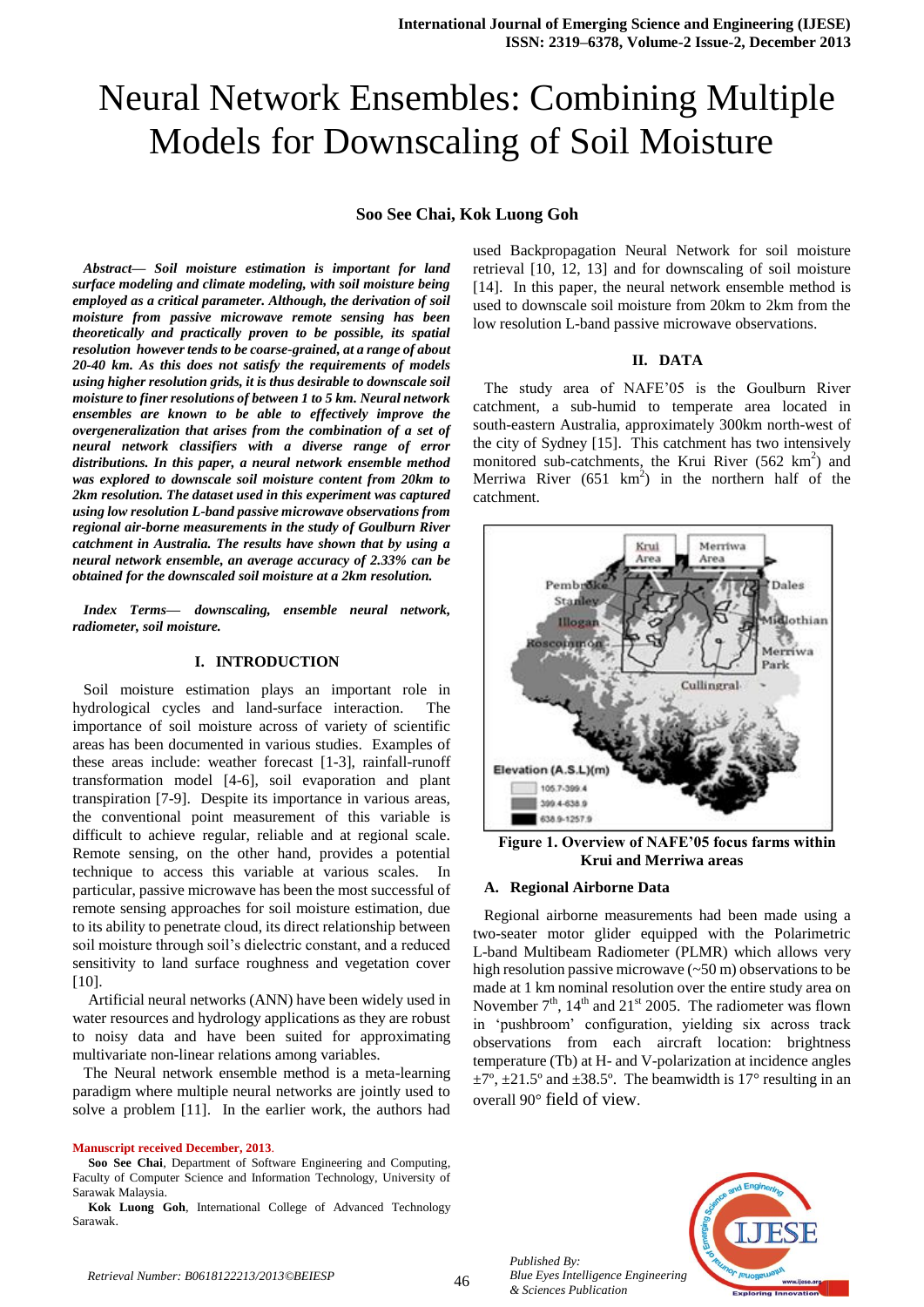

**Figure 2. Normalized H-polarized brightness temperature for (a) November 7th, (b) November 14th , and (c) November 21st at 1 km resolution. The boundaries for the focus farms are shown in beige while the boundary for the study area is shown in red.**

A full pixel overlap between adjacent flight lines was guaranteed in order to avoid data gaps and ensure full coverage of the entire area. The PLMR data used in this study was georeferenced at H- and V-polarizations and calibrated internally against cold and warm loads [16].

**Figure 3. L-MED retrieved soil moisture from regional airborne observations (1km) on a. 7th Nov, b. 14th Nov and c. 21st Nov 2005. The boundaries of the focus farms and the whole study area are shown in solid lines.**

To normalize the data to  $\pm 38.5^{\circ}$ : The daily average over land target is first computed for each beam. Next, a correction factor is then computed by taking the ratio between the averages of each beam to the average of the reference beam. All the data for each beam on each day are then corrected using this correction factor as in:

$$
T b_i^N = T b_i \times \left( \overline{T b_i} / \overline{T b_{ref}} \right)
$$

where  $Tb_i$  is the individual acquisition to be normalized,  $Tb_i^N$  is the normalized value,  $\overline{Tb_i}$  and  $\overline{Tb_{ref}}$  are

the daily average *Tb* of the beam to be normalized and the beam taken as reference

*Published By:*



(1)

47 *Retrieval Number: B0618122213/2013©BEIESP Blue Eyes Intelligence Engineering & Sciences Publication*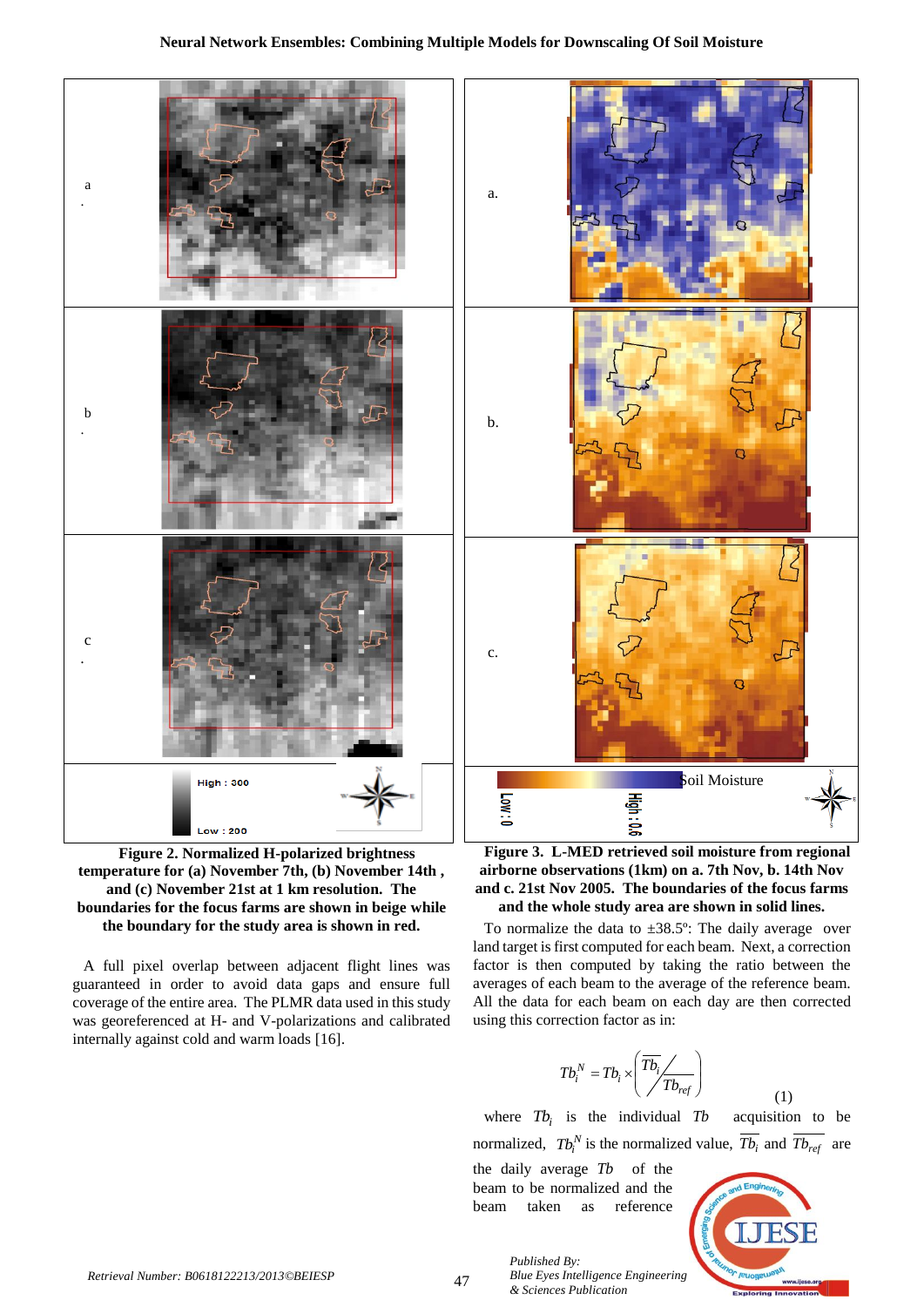respectively. The normalized *Tb* is gridded into a reference grid with uniform resolution. With averaging several individual *Tb* acquisitions into one *Tb* value for each cell, anomalies in individual readings are eliminated and the signal noise is reduced. Figure 2 shows the aggregated normalized brightness temperature for H-polarized data on Nov 7th, 14th and 21st.

#### **B. 1-km Soil Moisture Data**

The 1 km soil moisture product was produced and validated using L-MEB (L-band Microwave Emission of the Biosphere) model applying the brightness temperature observations made with the PLMR radiometer (at incidence angle of  $\pm 38.5^{\circ}$ ) across the NAFE'05 study area. The soil moisture maps derived from the 1 km airborne data have two major advantages with respect to ground point measurements which make them desirable for the objective of ground-truthing coarse-scale soil moisture retrieval: (i) they have larger extent, covering the entire study area and therefore characterize the soil moisture variability within all the coarse-scale pixel, and (ii) each soil moisture observation represents an integrated value over a 1km area, therefore overcoming the limitation of point data which only provide information for the domain sensed by ground probe (a few centimeters) at specific location. The retrieved soil moisture shows interesting spatio-temporal dynamics which reflects the rainfall regime experienced by the area during the field experiment. Wet condition on November 7th was due to the heavy rain heavy rainstorms that showered the study area at the beginning of the experiment (20mm over October 30th and 31st), followed by more intense rainfall on November 5th (21mm). The period between November 5th and 23rd was characterized by little or no rainfall and accordingly drier soil moisture conditions were retrieved for November 14th and  $21^{\text{st}}$ .

#### **C. MODIS Data**

The MODIS data used in the downscaling algorithms are composed of MODIS/Aqua Surface Reflectance Daily L2G Global 250 m and MODIS/Aqua Land Surface Temperature and Emissivity Daily L3 Global 1 km products. The MODIS NDVI (Normal Difference Vegetation Index) was calculated using Band 1 and Band 2 of the MODIS/Aqua Surface Reflectance L2G Global 250 m product. The MODIS/Aqua data were selected since there is no significant discrepancies between the NDVI values derived from Terra and Aqua satellites of MODIS [17] and all the data during the regional observations were available from this satellite image.

## **III. ALGORITHM DESCRIPTION**

In this paper, the method proposed by [18] is utilized using the ANN model with modification. According to [18], the relationship between the downscaled soil moisture  $\theta$ , and the SMOS scaled soil moisture,  $\theta_{SMOS}$  is a linear relationship:

$$
\theta = \theta_{SMOS} + \theta_{C} SMP_{MODIS}
$$
 (2)

where,  $\theta_C$ : characteristic volume fraction, and

$$
SMP_{MODIS} = \frac{\Delta\beta_{MODIS}}{1 - \beta_{MODIS}}\tag{3}
$$

with,

 $\beta_{MODIS}$ : MODIS-derived soil evaporative efficiency, and

 $\Delta\beta_{MODIS}$  :difference between MODIS-derived soil evaporative efficiency and its integrated value at the SMOS scale ( $\int d\beta / d\theta \ d\theta$ ).

 $\beta_{MODIS}$  can be written as:

$$
\beta_{MODIS} = \frac{T_{\text{max}} - T_{MODIS}}{T_{\text{max}} - T_{\text{min}}} \tag{4}
$$

where,

*T*max : soil temperature at minimum soil moisture

 $T_{\text{min}}$ : soil temperature at maximum soil moisture

*TMODIS* :soil skin temperature derived from MODIS data at the time of interest

By assuming that  $T_{\text{max}}$  and  $T_{\text{min}}$  are mostly uniform within the SMOS pixel and the integral  $\int dT/d\theta d\theta$  is approximately equal to the areal average of *TMODIS* (designated as  $T_{SMOS}$ ), can be computed as:

$$
SMP_{MODIS} = \frac{T_{SMOS} - T_{MODIS}}{T_{MODIS} - T_{min}}
$$
(5)

In order for the ANN to learn the downscaling relationship in equation (5), the ANN considers the following three values as input:  $\theta_{SMOS}$ ,  $\theta_C$  and  $SMP_{MODIS}$  in order to map the desired soil moisture  $\theta$ . The value of  $\theta_{SMOS}$  is obtained by aggregating the soil moisture value at the desired resolution from the 1 km L-band derived soil moisture values and the values of *SMP<sub>MODIS</sub>* are then calculated from the MODIS.

The  $T_{\text{surf},MODIS}$ ,  $T_{\text{SMOS}}$ ,  $T_{\text{max}}$  and  $T_{\text{min}}$  values are estimated from the MODIS/Aqua Land Surface Temperature and Emissivity Daily L3 Global 1 km data while the *NDVI*<sub>min</sub> and *NDVI*<sub>max</sub> are derived from Band 1 and Band 2 of MODIS/Aqua Surface Reflectance Daily L2G Global 250m. The value of  $\theta_c$  is dependent on the value of wind speed, a value unavailable spatially for NAFE'05 data used for this study. In this study, ANN is used to learn the relationship between  $\theta$ ,  $\theta_{SMOS}$  and  $SMP_{MODIS}$  without taking into consideration the value of  $\theta_c$  and produces a functional relationship map between these three variables through the learning process during ANN training.

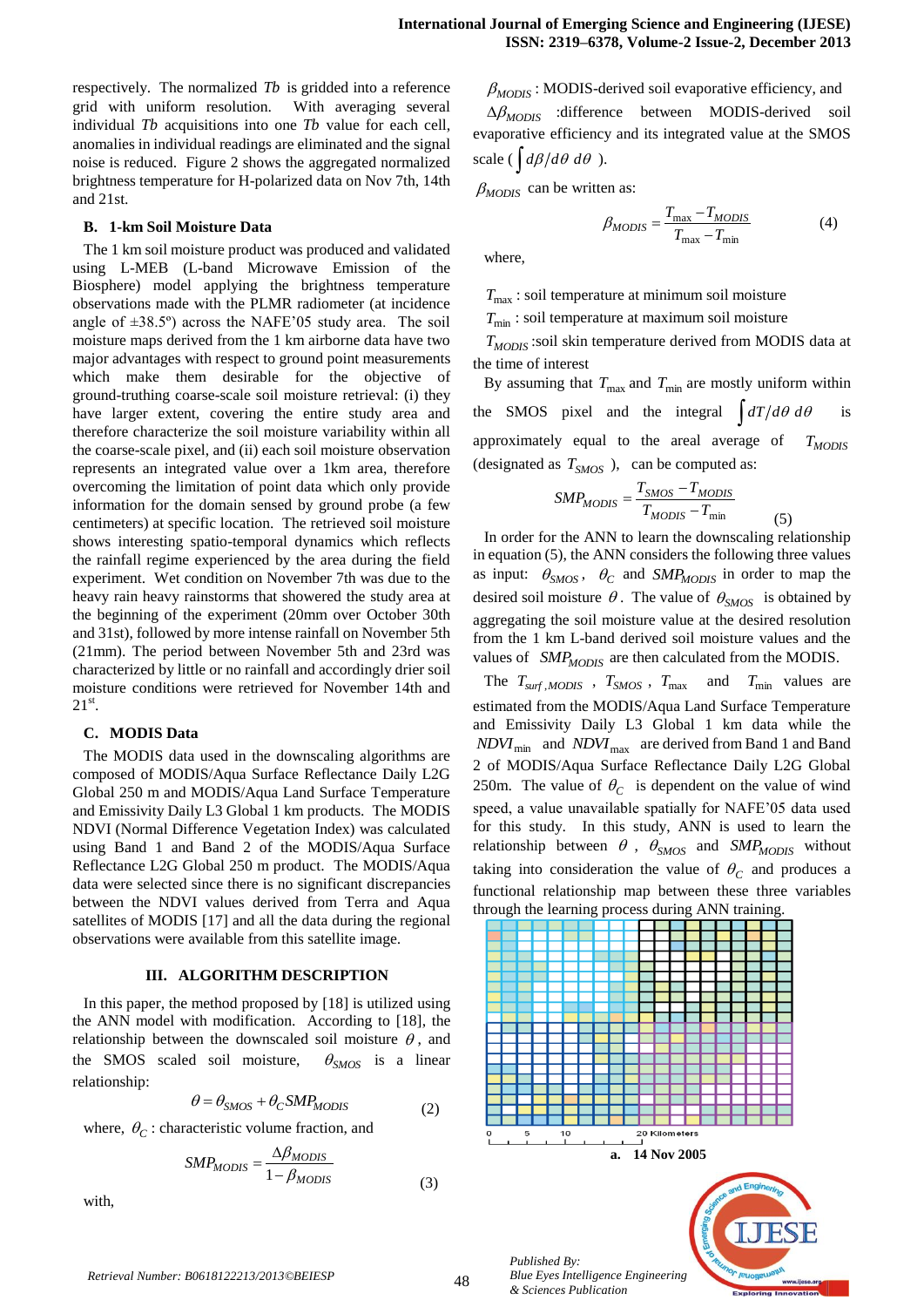

## **Figure 4. Difference between the actual and predicted soil moisture for the two dates used for testing the trained ensemble neural network.**

The proposed ensemble neural networks model consists of a number of back-propagation neural network models that are trained using the same data from one single date to downscale the soil moisture from 20km to 2km resolution. Each neural network unit will focus on downscaling a particular area of 2km x2km area on the 20km resolution map area. Among the three days of when the data were taken, a single day was used for training the neural network models. The trained neural network models is used to downscale the soil moisture for the other two days. The ensemble neural network is constructed in two steps:

## **i. Design the individual neural networks.**

This is done by training the neural networks on different training sets to generate a group of networks which are error uncorrelated directly. In order to obtain the different training sets, 11 sub-grid of 20km×20km were used. To develop a particular neural network model, a sub-section of  $2 \times 2$  pixels for data on  $7<sup>th</sup>$  Nov 2005 for each sub-grid were used to train the network. The neural network with lowest RMSE was used to estimate soil moisture for each pixel in the  $2 \times 2$  pixels on  $14^{th}$  and  $21^{st}$  Nov 2005.

## **ii. Combining the output.**

Each of the ANN models was used to focus on predicting soil moisture at a particular location within the  $20 \times 20$  km region. The results of these ANN models were combined by simple averaging the RMSE obtained from all ANN models for the whole  $20 \times 20$  km region.

# **IV. RESULTS**

The trained ensemble neural network were tested on two new dates. For the first date, the average Root Mean Square (RMSE) error was 2.41%v/v for date 1 (14 Nov 2005) and for the second date (21 Nov 2005), it was 2.24%v/v. From Figure 4, it can be seen the neural network ensemble model managed to predict the soil moisture accurately at a fine-grained resolution of 2km in downscaling from 20km to 2km. A strong correlation of around 0.9 was obtained for both dates (Figure 5). As some of the LST and NDVI which were used as the input for the neural network ensemble were missing, some of the soil moisture values for the cells within the 20km sub-grid could not thus be predicted. The encouraging results have shown that neural network ensembles could be used for effectively generating data driven model for downscaling of soil moisture data from 20km to 2km. Moreover the results have also shown that, in the consolidation of data from multiple neural network models has enabled the assimilation of spatial heterogeneity characteristics from the models.







*Published By:*

*& Sciences Publication*